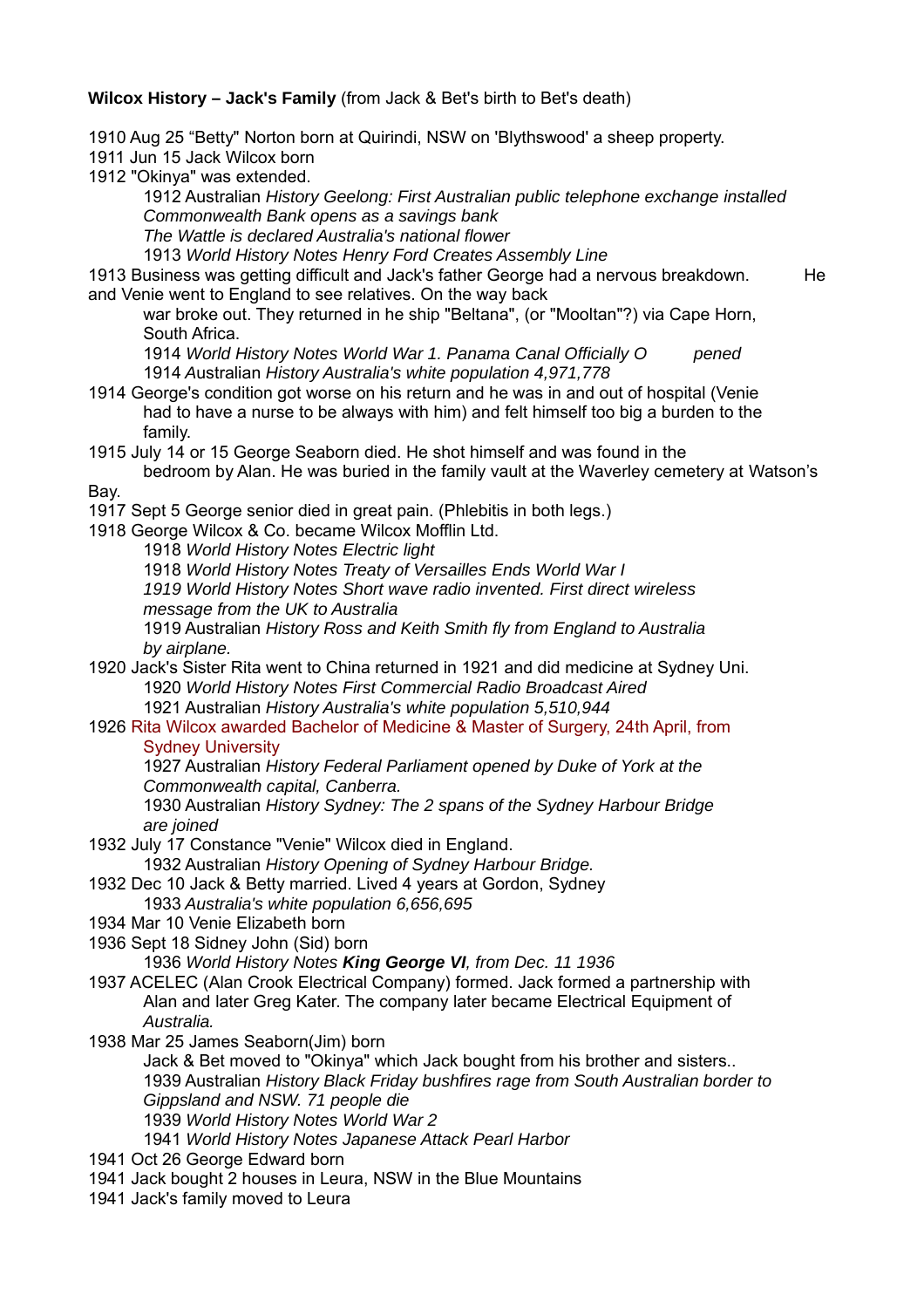1941 Jack joined the army as a private and trained to be a Leutenant. First at Puckapunal. Jack served in the Royal Australian Engineers and was a training officer at Penrith NSW, and then served in New Guinea 1942 Australian *History Darwin bombed and Rabaul captured by Japanese* 1944 *World History Notes D Day. Invasion of europe,* June 6 1945 *World History Notes End war in Europe May1945 Atomic Bomb invented. End World War 2 Helicopter invented First Computer Built (ENIAC)* 1945 Australian *History Ben Chifley 13 Jul 1945 16th Prime Minister*

1946 Jack's family moved back to "Okinya", Darling Point, Sydney.

1946 Sid and Jim remained at boarding school at Leura until the end of the year.

1946 Sept 24 Twins, Mymie Alice (later Isti) and Elizabeth Gai (Gai) born

1947 Sid and Jim boarders at Tudor House school, Moss Vale.

1947 Jack bought Beresford Electrics.

1947 *Australia's white population 7,580,820*

1948 *World History Notes "Big Bang" Theory Formulated*

1948 Australian *History The first all Australian car is produced-the Holden*

1949 Australian *History Robert Menzies 19 Dec 1949 Prime Minister for the 2nd time starting a 16-year term.*

1949 Australian *History Beginning of Snowy Mountains Hydro-Electric Scheme, completed in 1972.*

1952 *World History Notes* Coronation of *Queen Elizabeth II, from Feb. 6* 1952 Bet & Jack invited guests to watch the coronation celebrations on Sydney Harbour

from Okinya.

1952 *World History Notes 1st Hydrogen bomb*

1953 Sept 4 "Okinya" burned down

1954 *World History Notes Oral contraceptive*

1954 *Australia's white population 9,089,936*

1956 Australian *History First TVs in Australia*

1956 Aug 9 Jack died with cancer of the stomach at age 45

1957 Bet and family moved to the Gordon house

1957 *World History Notes Soviet Satellite Sputnik Launches Space Age*

1958 Bet bought the Castlecrag house and the family moved there.

1958 July 16 Venie married Manfred Joseph Schulenberg

1959 *World History Notes Microchip*

1961 Australian *History Woman fined for being "unsuitably dressed" wearing a bikini at Bondi Beach*

1961 *World History Notes Berlin wall built.*

*1st man in space.*

1962 *World History Notes Audio cassette*

1963 Mar 25 James (Jim) married Martha Hale

1966 Mar 15 Sidney (Sid) married Catherine Downs Tidd

1966 Australian *History Australia's white population 11,704,843*

1966 Australian *History Australia changes over to decimal currency*

1966 Mar 4 George married Gwenneth Marriott Dalway

1969 *World History Notes 1st moon landing*

1971 Sept 24 Helena ("Nan") died at Castlecrag, Sydney *Nan lived from the horse and buggy* 

*until man on the moon!*

1971 Dec 11 Gai married Jeffery Roberts Woolhouse

1972 Apr 19 Mymie married Edward George (Peter) Jenkins

1972 Australian *History Gough Whitlam 06 Dec 1972 21st Prime Minister*

1972 *World History Notes Word Processor (1971 VCR's)*

*1973* Australian *History The Sydney Opera House opens*

1975 Australian *History Malcolm Fraser 11 Nov 1975 22nd Prime Minister*

1975 Australian *History Australia's population 13,968,881*

*Aboriginal Australians included from 1971*